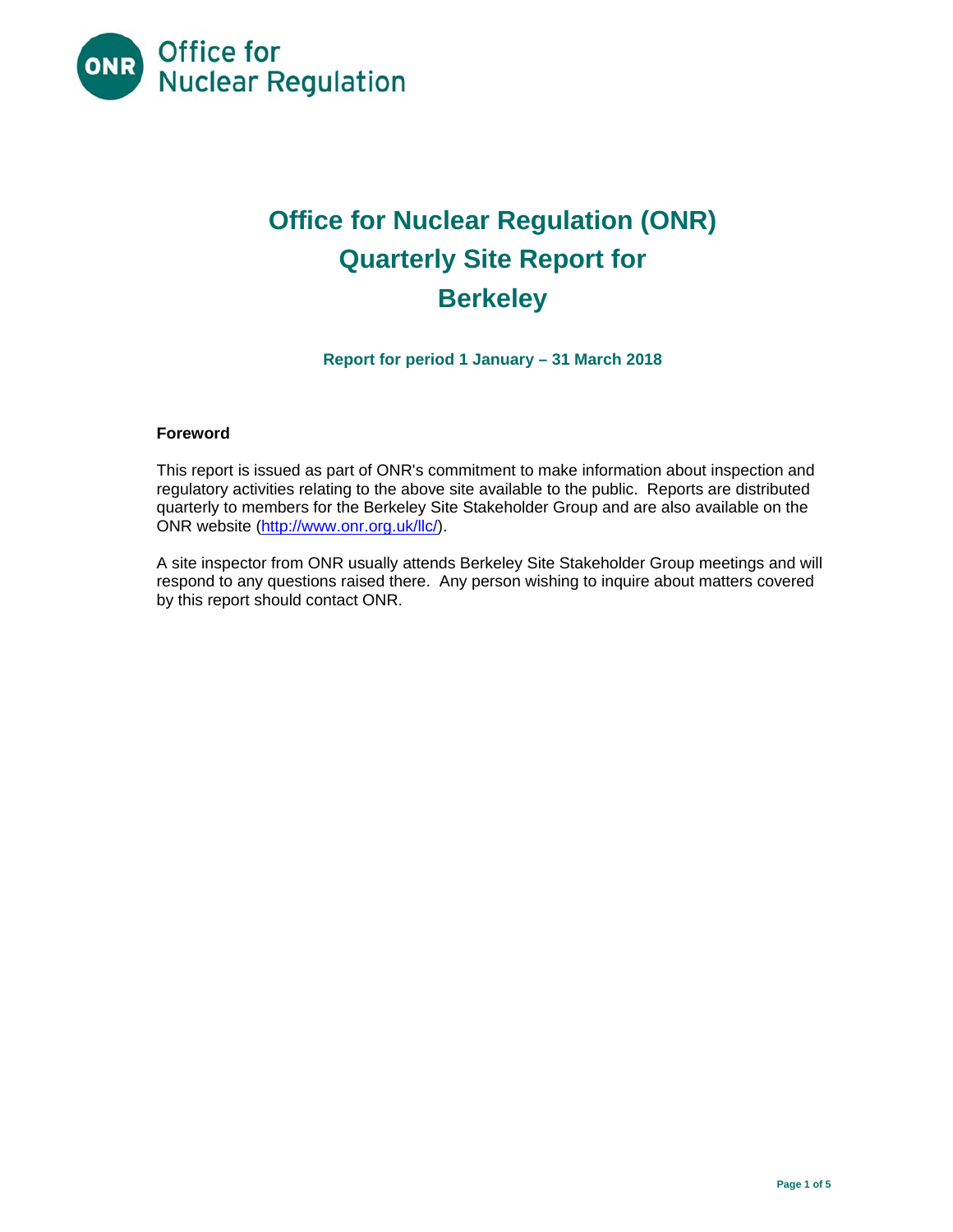# **TABLE OF CONTENTS**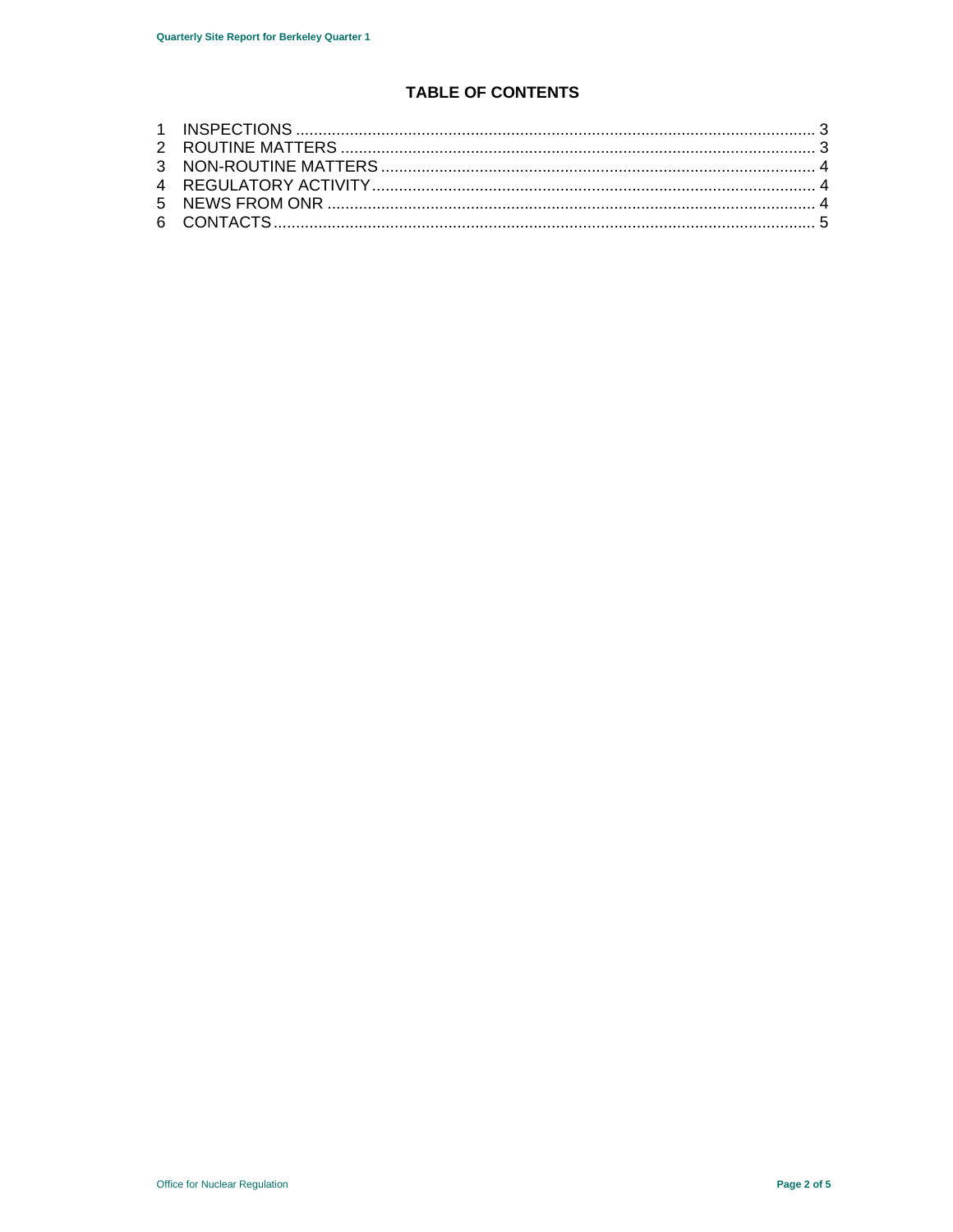#### **1 INSPECTIONS**

#### **1.1 Dates of inspection**

ONR's site inspector undertook inspections on the following dates during the quarter:

**05, 06 & 07 March 2018** 

ONR's site inspector also undertook a plant walk-down of the radiological facilities on 29 January 2018 and attended the Berkeley Site Stakeholder Group meeting on 31 January 2018.

#### **2 ROUTINE MATTERS**

#### **2.1 Inspections**

Inspections are undertaken as part of the process for monitoring compliance with:

- The conditions attached by ONR to the nuclear site licence granted under the Nuclear Installations Act 1965 (NIA65) (as amended);
- The Energy Act 2013;
- The Health and Safety at Work Act 1974 (HSWA74); and
- Regulations made under HSWA74, for example the lonising Radiations Regulations 1999 (IRR99) and the Management of Health and Safety at Work Regulations 1999 (MHSWR99).

The inspections entail monitoring licensee's actions on the site in relation to incidents, operations, maintenance, projects, modifications, safety case changes and any other matters that may affect safety. The licensee is required to make and implement adequate arrangements under the conditions attached to the licence in order to ensure legal compliance. Inspections seek to judge both the adequacy of these arrangements and their implementation.

In this period, routine inspections of Berkeley covered the following Licence Conditions (LC) compliance inspections:

- LC 22*:* Modification or experiment on existing plant:
- LC 32: Accumulation of radioactive waste;
- LC 34: Leakage and escape of radioactive material and radioactive waste; and
- **LC 35: Decommissioning.**

ONR judged the arrangements made and implemented by the site in response to safety requirements to be adequate in the areas inspected.

Where necessary, ONR will take formal regulatory enforcement action to ensure that appropriate remedial measures are implemented to reasonably practicable timescales.

#### **2.2 Other work**

ONR's inspector judged that a number of shortfalls found at an inspection of LC 6: Documents, records, authorities and certificates, undertaken in the previous quarter, had been adequately addressed.

The recent trial of more closely coordinated inspections of the Berkeley and Oldbury sites has proved successful through encouraging consistency, greater collaboration and organisational learning across the two sites. The ONR site inspector will continue to undertake coordinated inspections of Berkeley and Oldbury sites throughout 2018/19.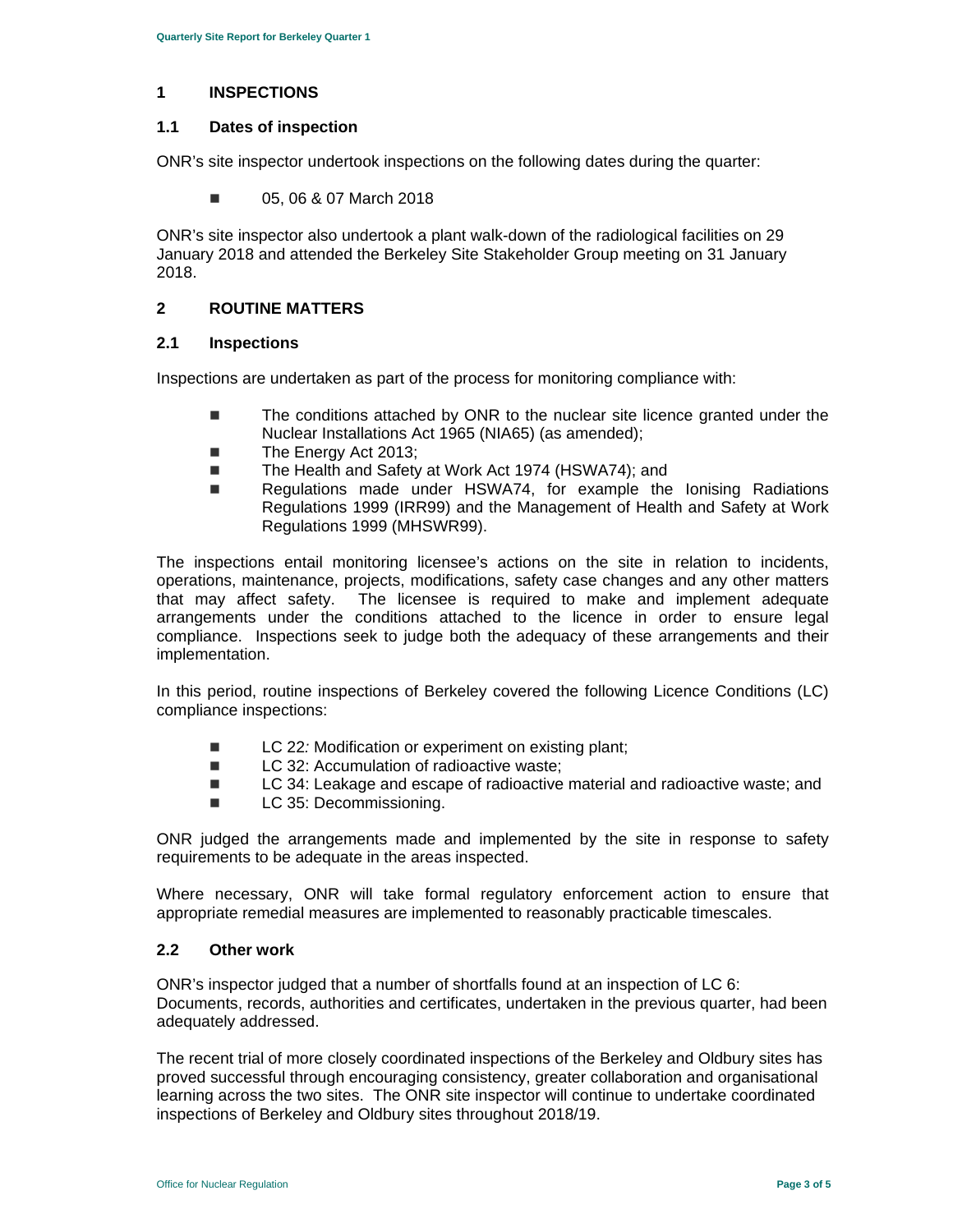## **3 NON-ROUTINE MATTERS**

Licensees are required to have arrangements to respond to non-routine matters and events. ONR inspectors judge the adequacy of the licensee's response, including actions taken to implement any necessary improvements.

There were no matters of significance to report during this period.

## **4 REGULATORY ACTIVITY**

ONR may issue formal documents to ensure compliance with regulatory requirements. Under nuclear site licence conditions, ONR issues regulatory documents, which either permit an activity or require some form of action to be taken; these are usually collectively termed 'Licence Instruments' (LIs), but can take other forms. In addition, inspectors may issue Enforcement Notices to secure improvements to safety.

No enforcement notices or Lis were issued during the period.

On 12<sup>th</sup> March Berkeley site's Closure Director wrote to ONR requesting the Approval of an amendment to the approved accident and emergency arrangements arising from a reduction of staffing during silent hours to reflect the reduction in risk when no work is being undertaken. ONR will consider this request and respond in due course.

#### **5 NEWS FROM ONR**

For the latest news and updates from ONR, please visit the ONR website and sign up for our e-bulletin (http://www.onr.org.uk/ebulletin/index.htm).

In January 2018, ONR received the results of its first external stakeholder survey which was undertaken by YouGov on behalf of ONR. A broad range of stakeholders were invited to participate in an online survey, with 351 responses received. In addition to the online survey, a number of in depth interviews were also completed with stakeholders. While overall the results demonstrate ONR is seen as a high performing organisation with good levels of stakeholder confidence, there are areas where improvements can be made and we will be working with our divisions on those in the coming months. Further details about the survey results can be found in our March 2018 newsletter which is available on ONR's website.

In February 2018, ONR held its first webinar following the publication of the 'Guide to enabling regulation in practice.' Chief Nuclear Inspector, Mark Foy and Deputy Chief Inspector, Mike Finnerty, were on hand to answer questions about the guide which has been designed to illustrate working examples of enabling regulation in practice. This is a new channel of communication for ONR and we'll be holding further webinars on different topics over the coming months. If you would like to join future webinars then please get in touch with the ONR Communications team via contact@onr.gov.uk

In March 2018, ONR held the first of two meetings this year with representatives from across the NGO community. Held in Birmingham, the meeting was attended by 15 NGO representatives from 11 different organisations. Topics discussed included: Domestic Safeguards pending the withdrawal of the UK from Euratom; Emergency Planning Arrangements; and the ONR Stakeholder Survey results. The next meeting is scheduled to take place in October 2018. We are keen to increase the number of people engaging with ONR on nuclear safety and security issues and would like to invite members of SSGs, and LCCs to join our engagement programme. For more details please get in touch via contact@onr.gov.uk